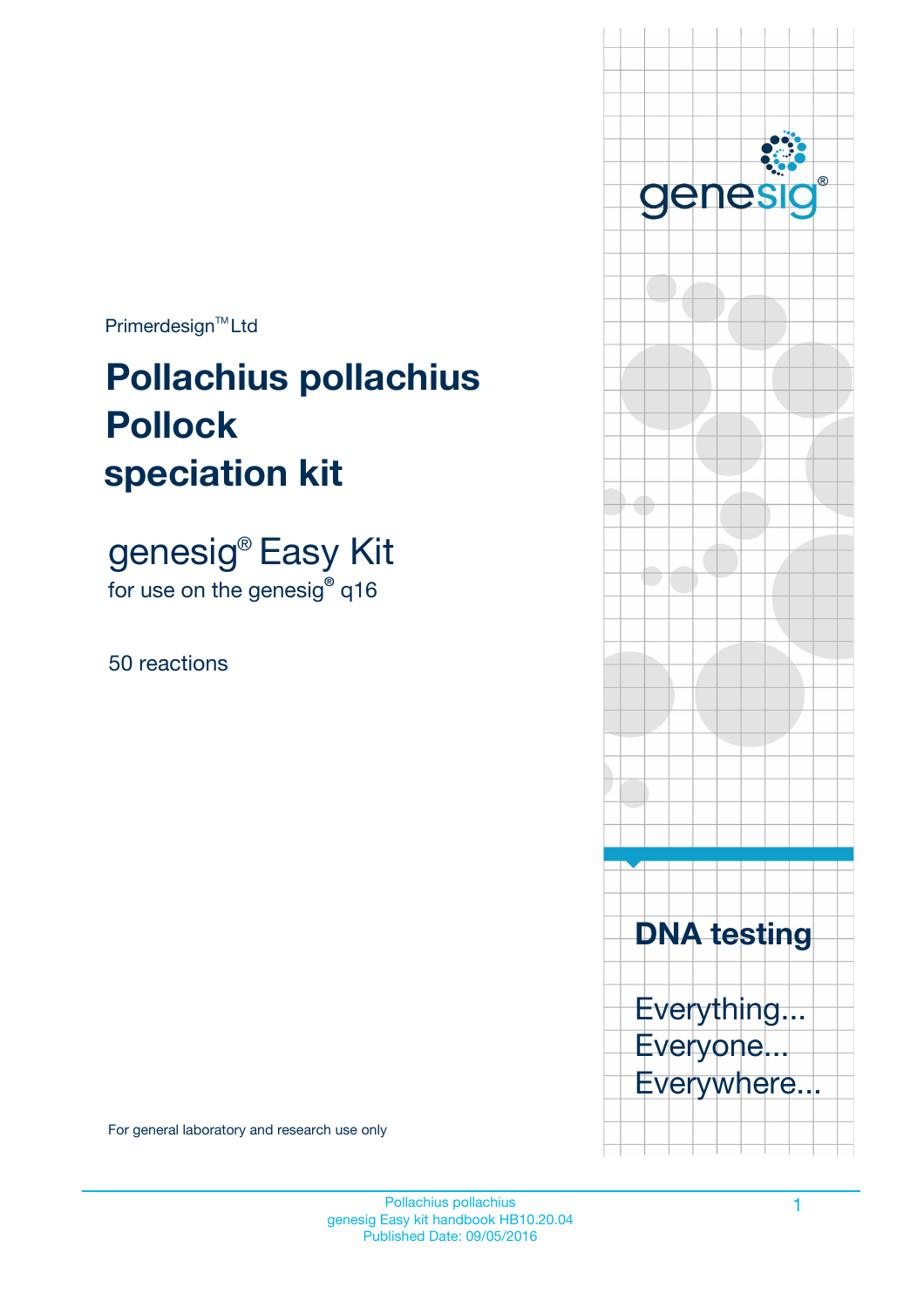## genesig® Easy: at a glance guide

#### **For each DNA test**

| Component            | <b>Volume</b>   | Lab-in-a-box pipette |  |
|----------------------|-----------------|----------------------|--|
| Pollock reaction mix | 10 <sub>µ</sub> |                      |  |
| Your DNA sample      | 10 <sub>µ</sub> |                      |  |

#### **For each positive control**

| Component                 | Volume          | Lab-in-a-box pipette |  |
|---------------------------|-----------------|----------------------|--|
| Pollock reaction mix      | 10 <sub>µ</sub> |                      |  |
| Positive control template | 10 <sub>µ</sub> |                      |  |

#### **For each negative control**

| Component            | Volume          | Lab-in-a-box pipette |  |
|----------------------|-----------------|----------------------|--|
| Pollock reaction mix | 10 <sub>µ</sub> |                      |  |
| <b>Water</b>         | 10 <sub>µ</sub> |                      |  |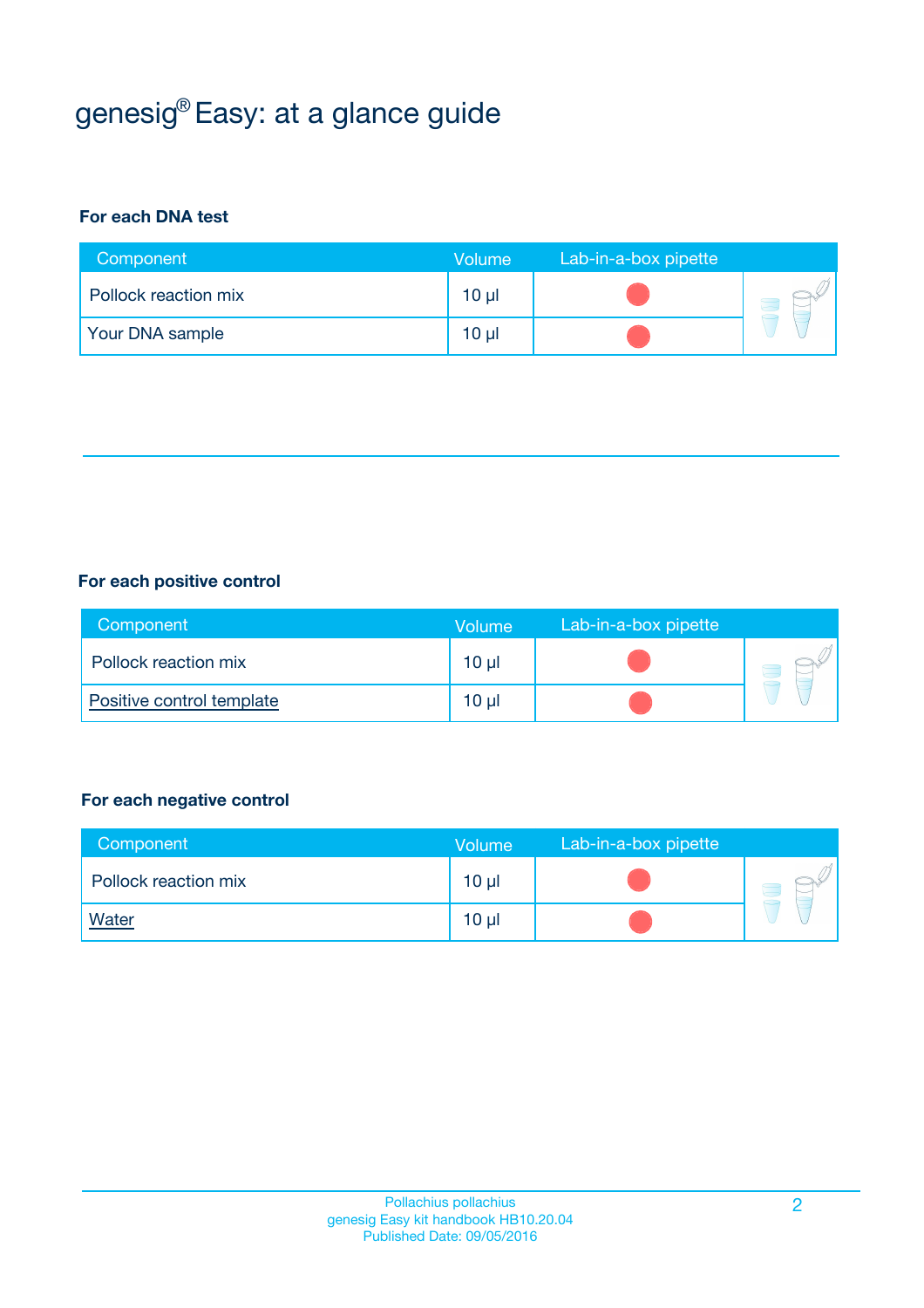## Kit Contents



- **Lyophilised oasig Mastermix**
- **Lyophilised oasig Mastermix resuspension buffer (BLUE lid)**



- **Pollachius pollachius species positive control template (RED lid)**
- **RNAse/DNAse free water (WHITE lid)**
- **50 x genesig® q16 reaction tubes**

## Reagents and equipment to be supplied by the user

#### **genesig® q16 instrument**

#### **genesig® Easy DNA/RNA Extraction Kit**

This kit is designed to work well with all processes that yield high quality DNA but the genesig**®** Easy extraction method is recommended for ease of use.

#### **genesig® Lab-In-A-Box**

The genesig**®** Lab-In-A-Box contains all of the pipettes, tips and racks that you will need to use a genesig**®** Easy kit. Alternatively if you already have these components and equipment then these can be used instead.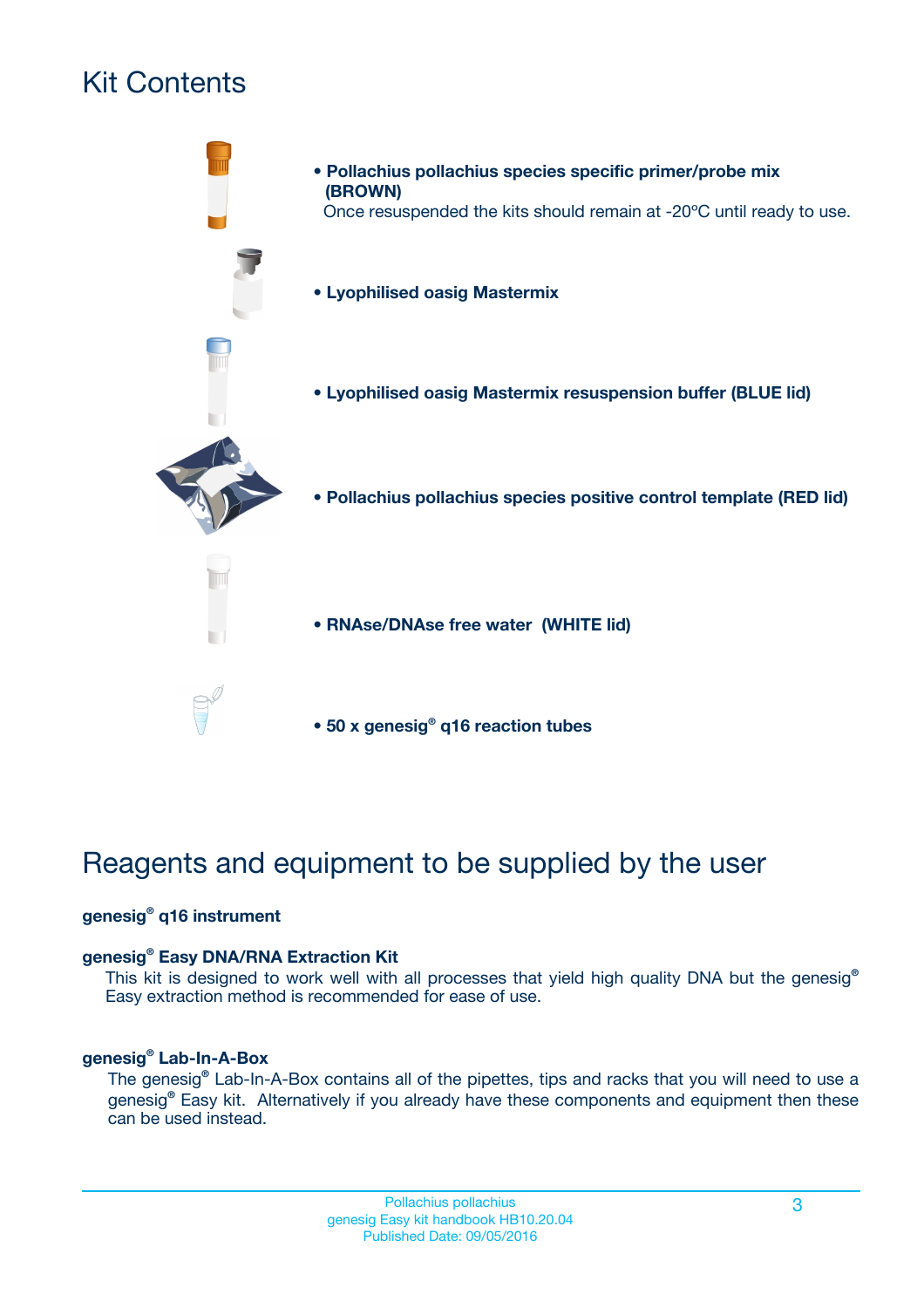## Step-by-step guide

### 1. Create your reaction mix



Use the blue pipette to transfer 500µl of the oasig mastermix resuspension buffer into the tube of lyophilised oasig mastermix and mix well by inversion. Then transfer all of that mastermix into the brown tube labelled Pollock primers/probe.

Cap and shake tube to mix. A thorough shake is essential to ensure that all components are resuspended. **Failure to mix well can produce poor kit performance.**

Leave to stand for 5 minutes. Now your reaction mix is ready to use.

Store the reaction mix in the freezer from hereon.

#### Top tip

- Ensure that the reaction mix is mixed thoroughly before each use by shaking.
- **•** Once resuspended do not expose genesig**®** EASY kit to temperatures above -20°C for longer than 30 minutes at a time.

### 2. Set up a test



Pollachius pollachius 4 genesig Easy kit handbook HB10.20.04 Published Date: 09/05/2016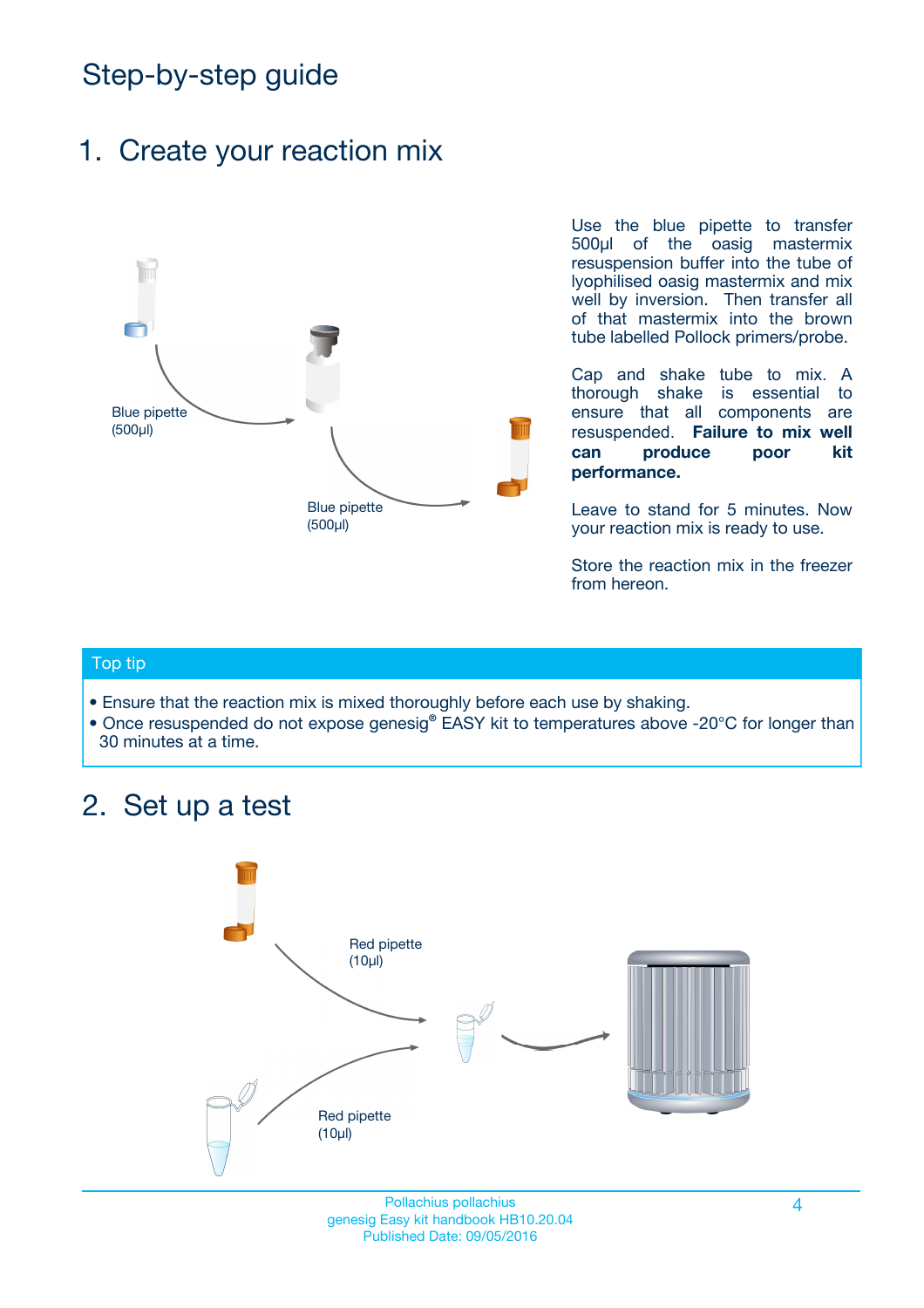For each sample you wish to analyse, use the red pipette to combine 10µl of your Pollock reaction mix with 10µl of your DNA sample in the reaction tubes provided. Always change pipette tips between samples.

#### Top tip

- **•** Always pipette the reaction mix directly into the bottom of the tube adding the DNA sample to the side of the tube to reduce the introduction of bubbles.
- Flick the bottom of the tubes to remove any bubbles.
- **•** Apply centrifugal force with a sharp wrist action to ensure all solution is at the bottom of the reaction tube.
- You can label the tube lids to aid your reaction setup but avoid labelling tube sides.

### 3. Negative control



For each test you will require a negative control. Instead of DNA, water is used. This sample should prove negative thus proving that all of your positive samples really are positive.

Because some genesig**®** kit targets are common in the environment you may occasionally see a "late" signal in the negative control. The q16 software will take this into account accordingly.

#### Top tip

- **•** Always pipette the reaction mix directly into the bottom of the tube adding the water to the side of the tube to reduce the introduction of bubbles.
- Flick the bottom of the tubes to remove any bubbles.
- **•** Apply centrifugal force with a sharp wrist action to ensure all solution is at the bottom of the reaction tube.
- You can label the tube lids to aid your reaction setup but avoid labelling tube sides.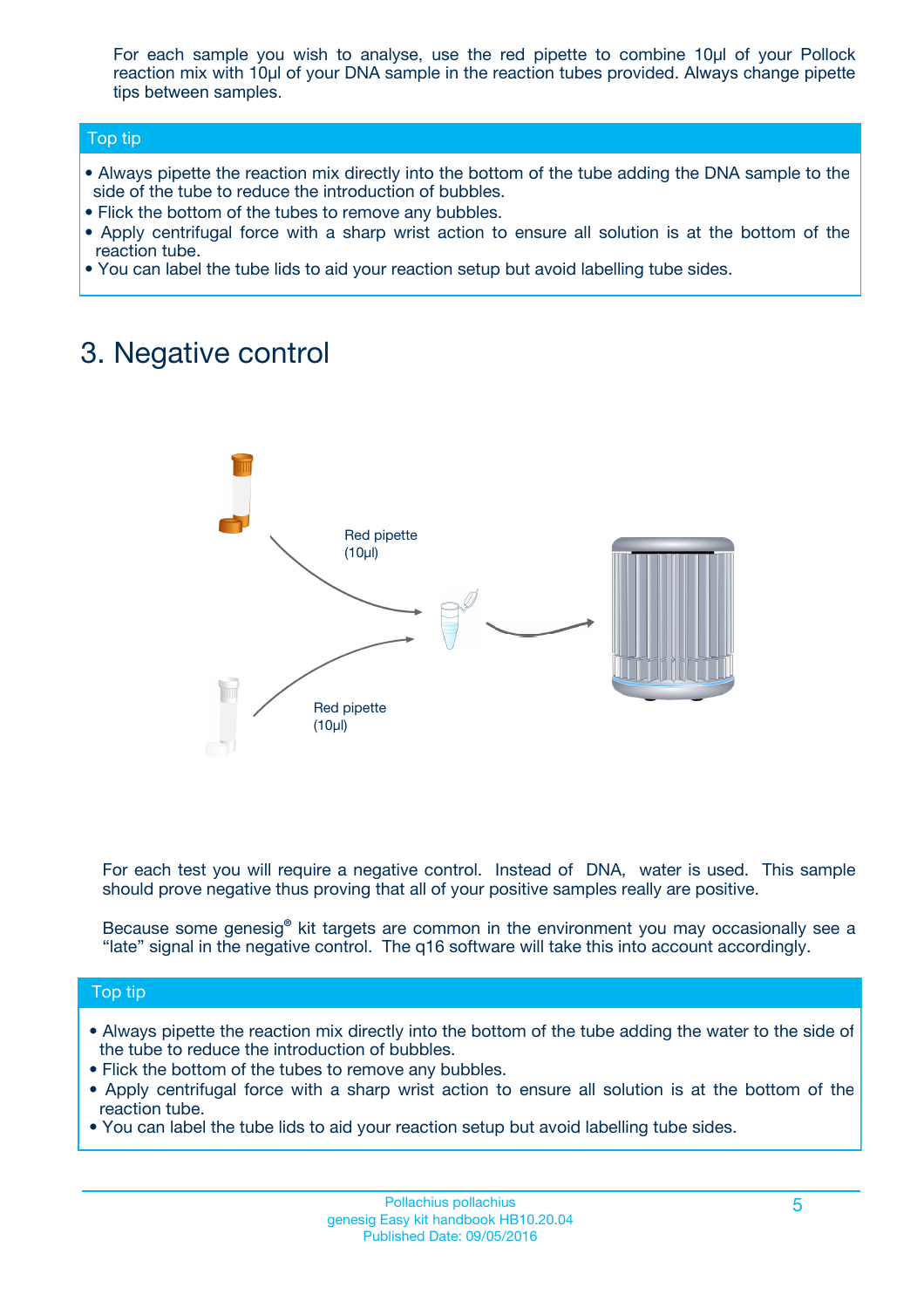### 4. Positive control



Use the white pipette to transfer 200µl of water into the positive control template tube. Cap and shake tube to mix.

Each time you run a test you will require a positive control. This is a small portion of DNA from your species of interest. It serves two purposes:

1. It will always test positive so it shows that everything is working as it should be.

2. The q16 software knows how much DNA is present in the positive control. It uses this information to internally calibrate every test. This is essential to give accurate information about the percentage of DNA in your sample that is from your species of interest.

To create a positive control reaction, simply use 10µl of the positive control instead of your DNA sample.



Take great care when setting up your positive control. The positive control template has the potential to give you a false positive signal in your other samples. Set positive controls up last after all other sample tubes are closed. Always change pipette tips between samples. You may even choose to set up positive controls in a separate room.

#### Top tip

- **•** Always pipette the reaction mix directly into the bottom of the tube adding the positive control to the side of the tube to reduce the introduction of bubbles.
- Flick the bottom of the tubes to remove any bubbles.
- **•** Apply centrifugal force with a sharp wrist action to ensure all solution is at the bottom of the reaction tube.
- You can label the tube lids to aid your reaction setup but avoid labelling tube sides.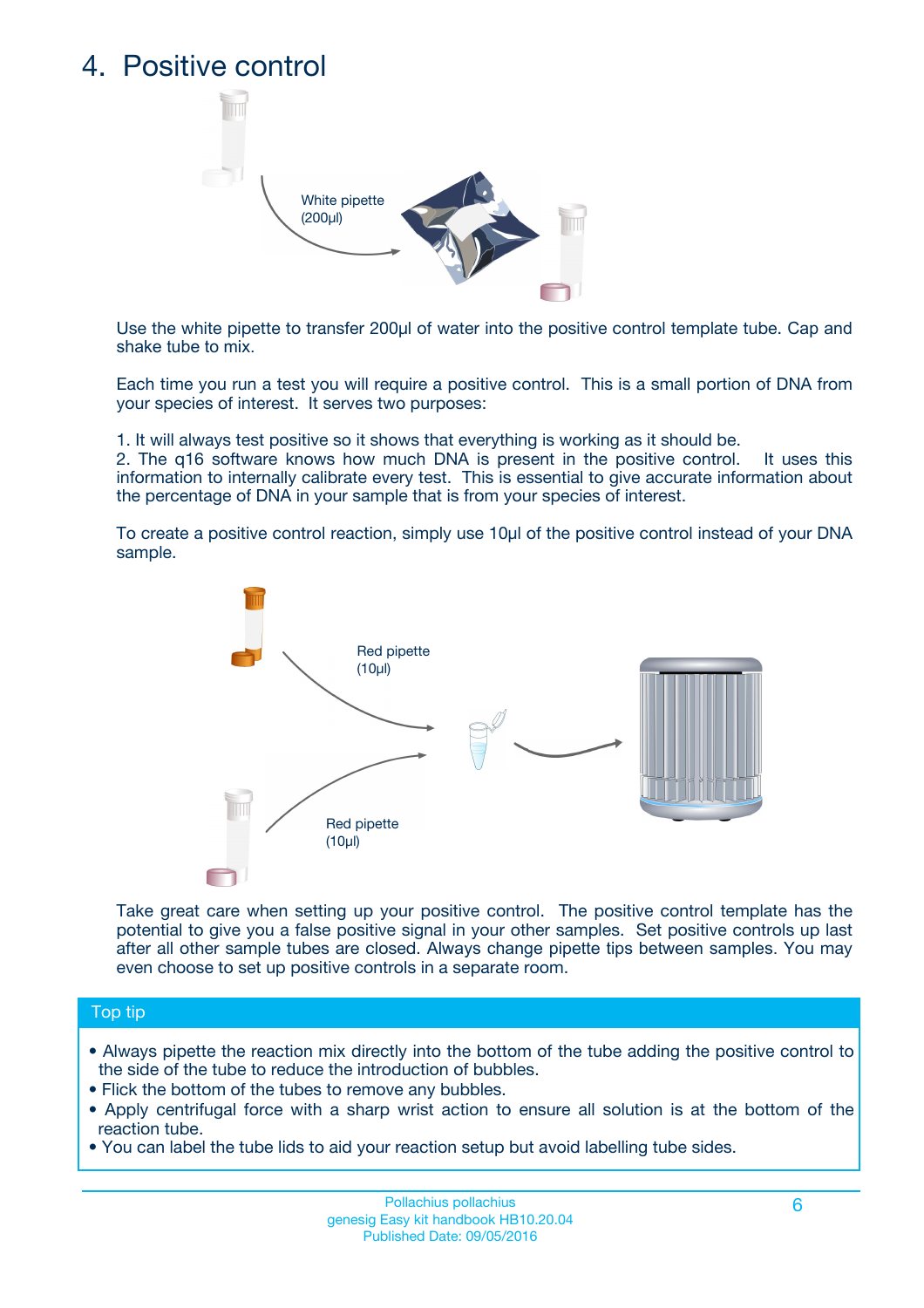## 5. Running the test

Place the tubes into the correct positions in your q16 as defined by the software and start run.

|                         | genesig q16 PCR software - 1.1                              |                                                                 |                      |                    |                      | $\vert - \vert 0 \vert - x$ |
|-------------------------|-------------------------------------------------------------|-----------------------------------------------------------------|----------------------|--------------------|----------------------|-----------------------------|
|                         | Open Experiments: Unsaved (New Experiment 2016-02-23 16:26) | New<br>Copen<br><b>B</b> Save<br>Save As<br>$\vert \cdot \vert$ | <b>O</b> Close       | X Configuration    |                      | genesig                     |
| Stages:                 | Setup<br>Results                                            |                                                                 |                      |                    |                      |                             |
| Notes                   |                                                             | Samples                                                         |                      | Tests              |                      |                             |
| <b>Name and Details</b> |                                                             | Color<br>Name                                                   | Note                 | Color              | Name                 | Note                        |
|                         | New Experiment 2016-02-23 16:26                             | Sample 1<br>T.                                                  |                      |                    | Test 1               |                             |
|                         | Instrument Id.:                                             | Sample 2                                                        | ÷                    |                    |                      | ÷                           |
|                         | Run Completion Time:                                        | Sample 3                                                        |                      |                    |                      |                             |
| <b>Notes</b>            |                                                             | Sample 4                                                        |                      |                    |                      |                             |
| Example notes           |                                                             | Sample 5                                                        | $\qquad \qquad =$    |                    |                      | $\qquad \qquad =$           |
|                         |                                                             |                                                                 |                      |                    |                      |                             |
|                         |                                                             |                                                                 |                      |                    |                      |                             |
|                         |                                                             |                                                                 |                      |                    |                      |                             |
|                         |                                                             |                                                                 | ♠                    |                    |                      | 4                           |
|                         |                                                             |                                                                 |                      |                    |                      |                             |
|                         |                                                             |                                                                 |                      |                    |                      |                             |
|                         |                                                             |                                                                 | $\ddot{\phantom{1}}$ |                    |                      | $\ddot{\triangledown}$      |
|                         |                                                             |                                                                 |                      |                    |                      |                             |
|                         |                                                             |                                                                 |                      |                    |                      |                             |
| <b>Well Contents</b>    |                                                             |                                                                 |                      | Run                |                      |                             |
| Pos.                    | Test                                                        | Sample                                                          |                      | <b>Run Status</b>  |                      |                             |
| $\blacksquare$          | Test 1                                                      | Negative Control                                                | $\vert$              |                    |                      |                             |
| $\sqrt{2}$              | Test 1                                                      | Positive Control                                                |                      |                    |                      |                             |
| $\overline{\mathbf{3}}$ | Test 1                                                      | Sample 1                                                        |                      |                    |                      |                             |
| $\overline{4}$          | Test 1                                                      | Sample 2                                                        |                      |                    |                      |                             |
| 5                       | Test 1                                                      | Sample 3                                                        |                      |                    |                      |                             |
| $\,$ 6 $\,$             | Test 1                                                      | Sample 4                                                        |                      |                    |                      |                             |
| $\overline{7}$          | Test 1                                                      | Sample 5                                                        |                      |                    |                      |                             |
| $\bf 8$                 |                                                             |                                                                 |                      |                    |                      |                             |
| 9                       |                                                             |                                                                 |                      |                    | Show full log.       |                             |
| 10                      |                                                             |                                                                 |                      |                    |                      |                             |
| 11                      |                                                             |                                                                 |                      | <b>Run Control</b> |                      |                             |
| 12                      |                                                             |                                                                 |                      |                    |                      |                             |
| 13                      |                                                             |                                                                 |                      |                    |                      |                             |
| 14<br>$\overline{a}$    |                                                             |                                                                 | 7                    |                    | <b>III</b> Abort Run | Start Run                   |
|                         |                                                             |                                                                 |                      |                    |                      |                             |

#### Top tip

• When repeating a test you can use a previous file as a template by clicking 'open' then selecting File name > Files of Type > Experiment file as template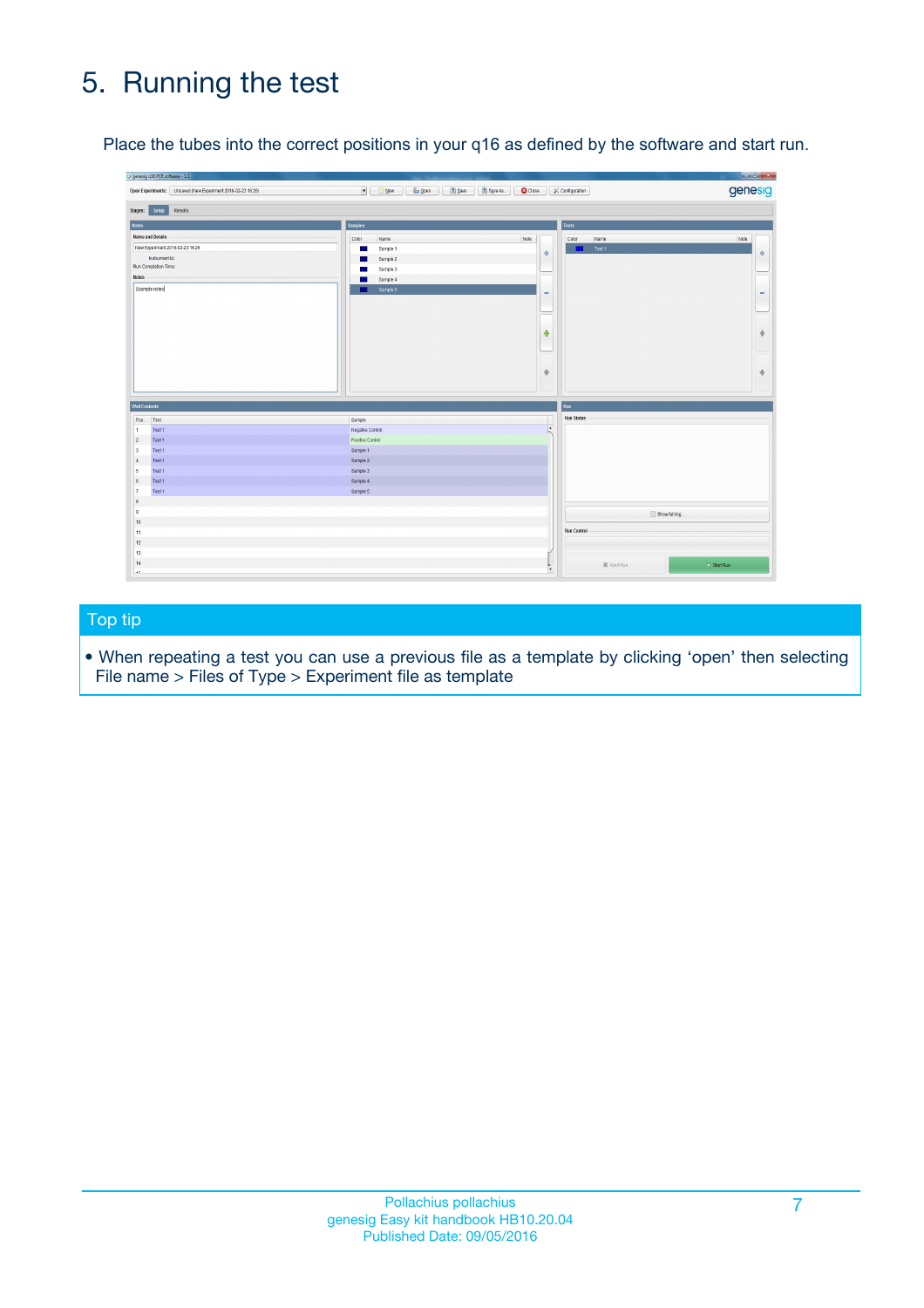### What do my results mean?

Analysis of your data is carried out automatically by the genesig**®** q16. The following information is designed to help you fully understand a result or to troubleshoot:

### "Positive"

#### **Explanation**

Your sample has produced a positive result. Your target of interest is present and you can use the reported percentage.

### "Negative"

#### **Explanation**

Your sample has produced a negative result. The target is not present in your sample.

### "Test contaminated"

#### **Explanation**

The Negative Control should be completely free of any DNA. If you see this error message it means that at some point during the setup, the Negative Control has been contaminated with DNA and has given a positive signal. This contamination has invalidated the test. The Positive Control and your test samples are both possible sources of contaminating DNA. The genesig**®** q16 reaction tubes from previous runs will also contain very high amounts of DNA so it is important that these are carefully disposed of after the run is completed and NEVER OPENED. It may be the case that your kits have become contaminated which will lead to the same problem occurring repeatedly.

#### **Solutions**

1. Clean your working area using a commercial solution such as "DNA remover" to ensure the area is DNA free at the start of your run and re-run the test

2. If the problem persists then the kit has become contaminated and it will have to be discarded and replaced with a new kit. When you open the new kit, run a simple experiment to show that changing the kit has solved the problem. Prepare a test which includes only the Positive Control, the Negative Control and one 'mock sample'. For the 'mock sample' add water instead of any sample DNA. The result for the Negative Control and the mock sample should be negative indicating that contamination is no longer present.

#### **Preventive action**

An ideal lab set-up has a 'Clean area' where the test reagents are prepared and a 'sample area' where DNA/RNA samples and the Positive Control template are handled. The best workflow involves setting up all the test components in the clean area and then moving the tests to the sample area for sample and Positive Control addition. If this method is followed then the kit components are always kept away from possible sources of contamination. For extra security the Negative Control can be completely prepared and sealed in the clean area. The clean area should be decontaminated regularly with DNA remover to keep it clean.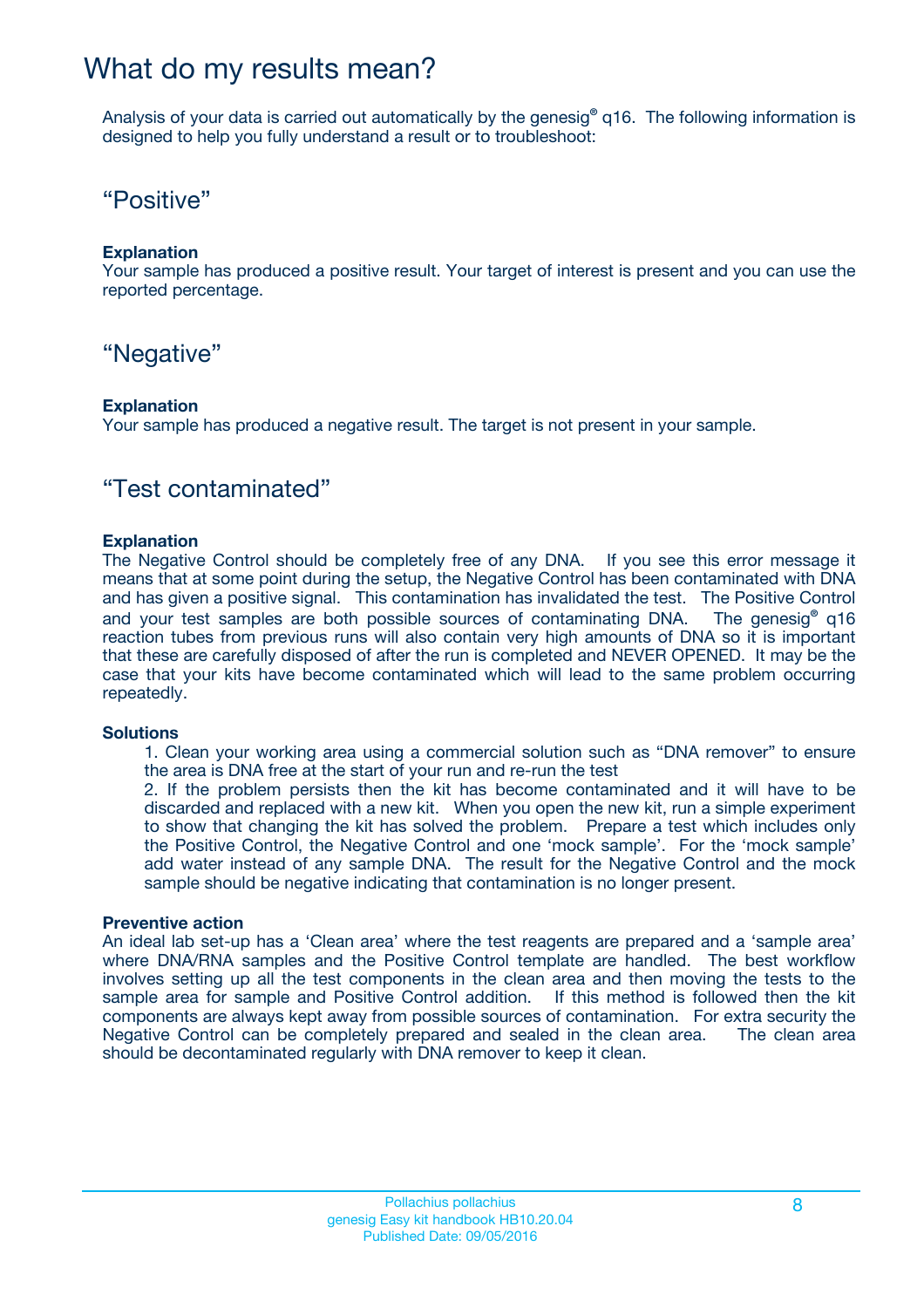### "Test failed"

#### **Explanation**

The Positive Control is present to show that all aspects of the test are working correctly together. This error message shows that the quality control test has failed and the test as a whole is invalidated. This finding indicates that a problem has occurred in the test set-up part of the experiment and has nothing to do with DNA extraction.

#### **Solutions**

1. Check the entire workflow to look for any user errors during test set-up and repeat the test e.g. have the right colour pipettes and solutions been used with the correct tubes?

2. A component of the test may have 'gone off' due to handing errors, incorrect storage or exceeding the shelf life. Open a new kit and run a simplified test which includes only the Positive Control, the Negative Control and one 'mock sample'. For the 'mock sample' add water instead of any sample DNA. If the Positive Control works, the mock sample will now be called as a negative result indicating that all the components of this kit are working correctly.

### "Positive result lower than test sensitivity"

#### **Explanation**

The test is positive so if you are only interested in obtaining a 'present or absent' answer for your sample then your result is secure as a positive test. However, if the calculated percentage falls outside the accurate range for the test the exact percentage cannot accurately be calculated. Nonetheless a semi-quantitative result can be reported based on the "test sensitivity" column. e. g. If the "test sensitivity" is reported at "1%" then the sample can be reported as "positive test with less than 1% meat adulteration.

#### **Solutions**

1. A higher quality of sample containing more DNA will yield a more sensitive test. Try increasing the concentration of sample that is added to the reaction.

2. If this is not possible, check the DNA/RNA extraction protocol for any user errors during preparation and repeat the DNA/RNA extraction.

3. Poor samples can result from overloading the DNA/RNA extraction with too much starting material. Try reducing the amount of starting material and repeat the DNA extraction.

### "Test failed and is contaminated"

#### **Explanation**

The Positive Control is indicating test failure, and the Negative Control is indicating test contamination. Please read the "Test Failed" and "Test contamination" sections of this technical support handbook for a further explanation.

#### **Solution**

1. For appropriate solutions, read both the "Test failed" and "Test contaminated" sections of this handbook.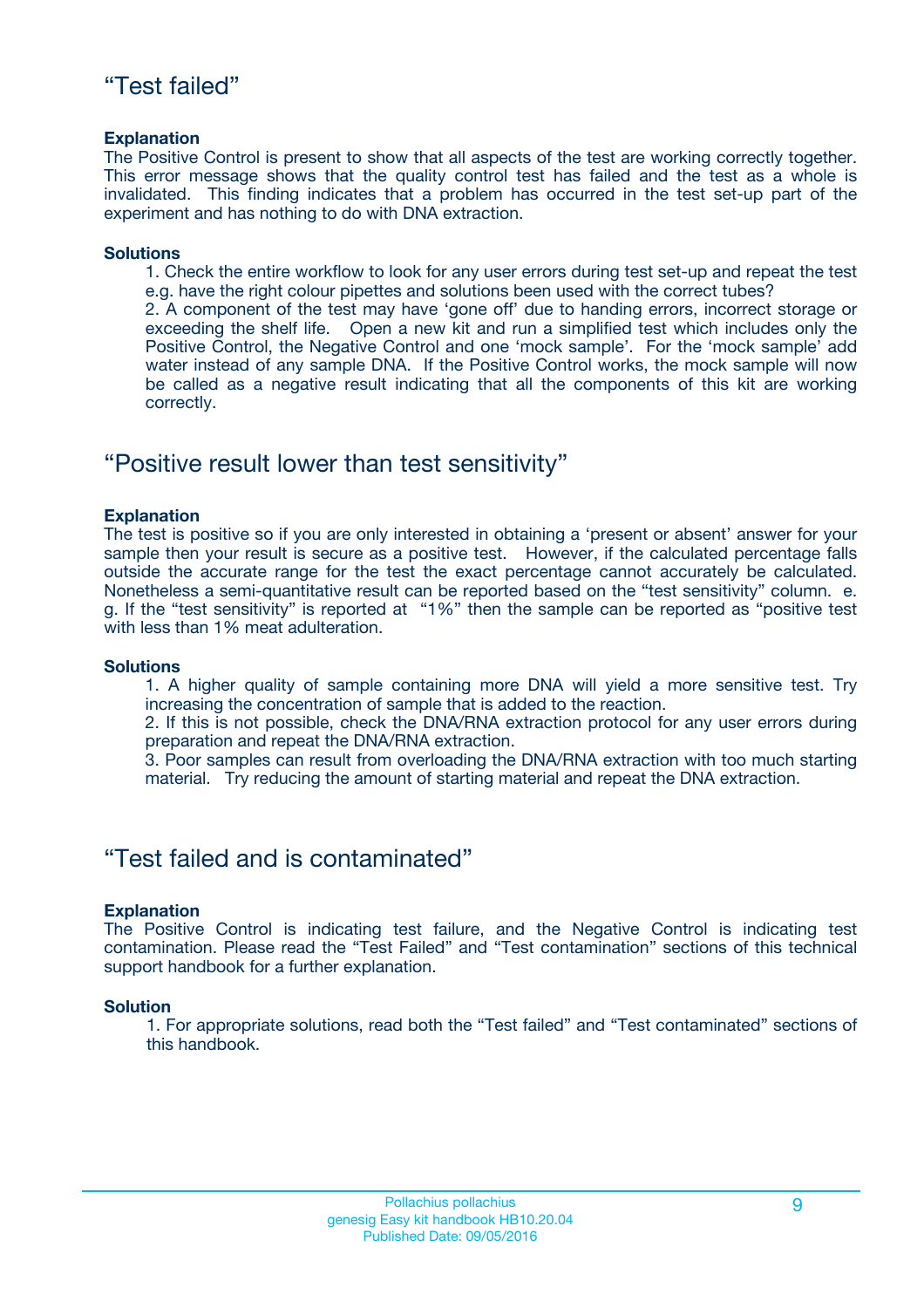### "Low level of sample DNA "

#### **Explanation**

The test has failed because neither the sample quality nor quantity was high enough therefore the sample will not be fit for analysis.

#### **Solutions**

1. Try increasing the concentration of the DNA sample that is added to the reaction.

2. If this is not possible, check the DNA/RNA extraction protocol for any user errors during preparation and repeat the DNA extraction.

3. Poor samples can result from overloading the DNA extraction with too much starting material. Try reducing the amount of starting material and repeat the DNA extraction.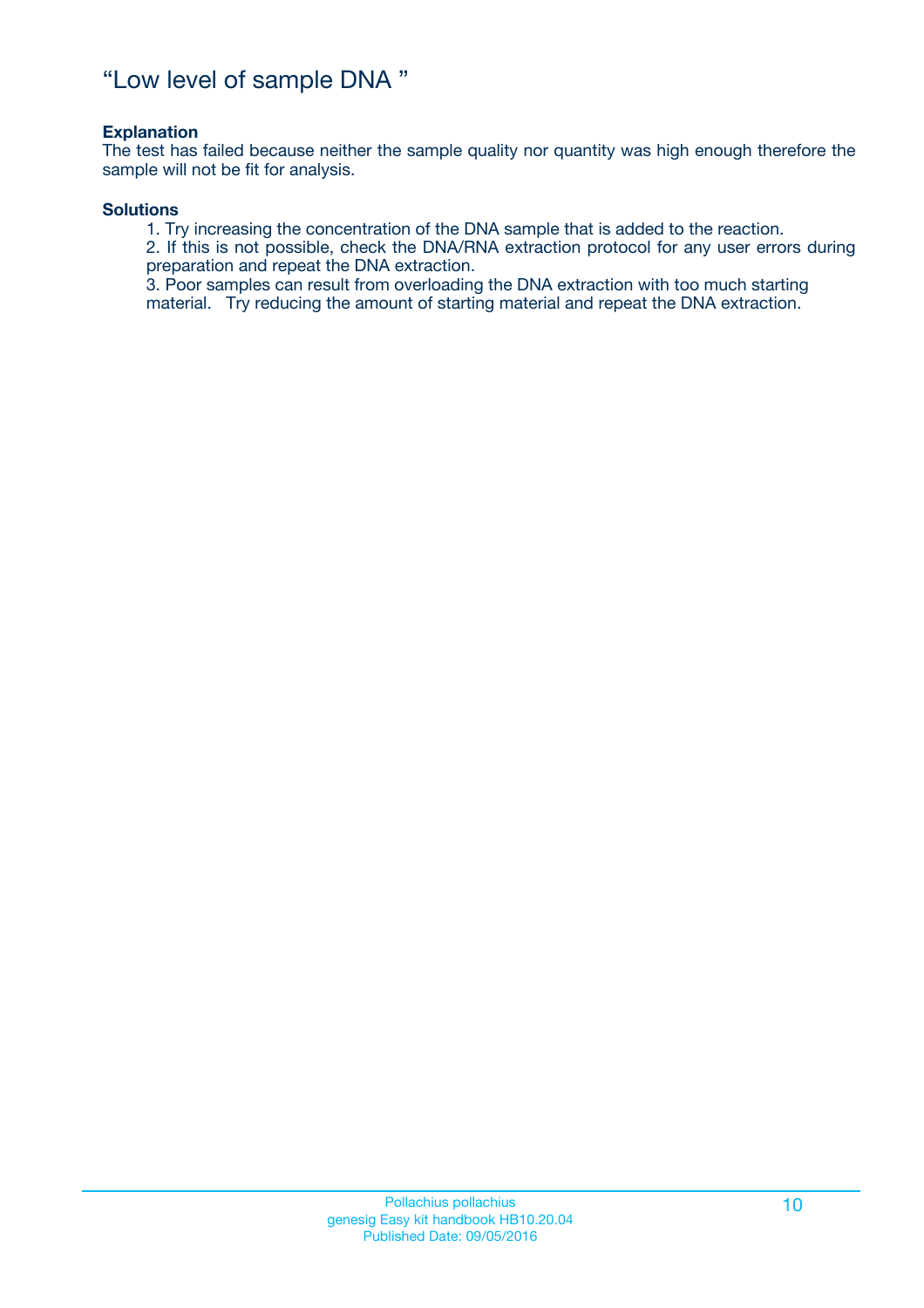## Speciation by qPCR

This kit provides a method for detecting Pollachius pollachius mitochondrial DNA that may be present in a food sample. The kit is based on the PCR amplification of a unique species specific tag present in the mitochondrial genome of that species. The mitochondrial genome is an ideal target since it has been sequenced for many different species. This allows comprehensive bioinformatics analysis followed by careful design to ensure specific detection of the desired species whilst excluding detection of other related species. Furthermore, since there are multiple copies of each mitochondrial genome within each cell, the detection sensitivity for this kit is up to 100 times greater than that of a test which targets a single copy locus within the nuclear DNA genome.

The test works by detecting the level of DNA present from the animal of interest and then compares that to the total level of animal DNA in the sample.

### **Sensitivity**

Under optimal conditions, the kit provides exceptional sensitivity and will detect adulterated foodstuffs. Detection of less than 0.1% adulteration is possible.

The sensitivity depends on the quality of the DNA sample that you use. Greater sensitivity is possible with higher levels of good quality DNA. The genesig**®** q16 will automatically assess the DNA quality and report on the sensitivity of each test on a case-by-case basis.

### **Specificity**

The kit is designed to specifically detect Pollock species that are relevant to the food industry and to give negative detection on other possible animal species.

If you have a query about the detection status of a specific species or sub-species please enquire: enquiry@primerdesign.co.uk